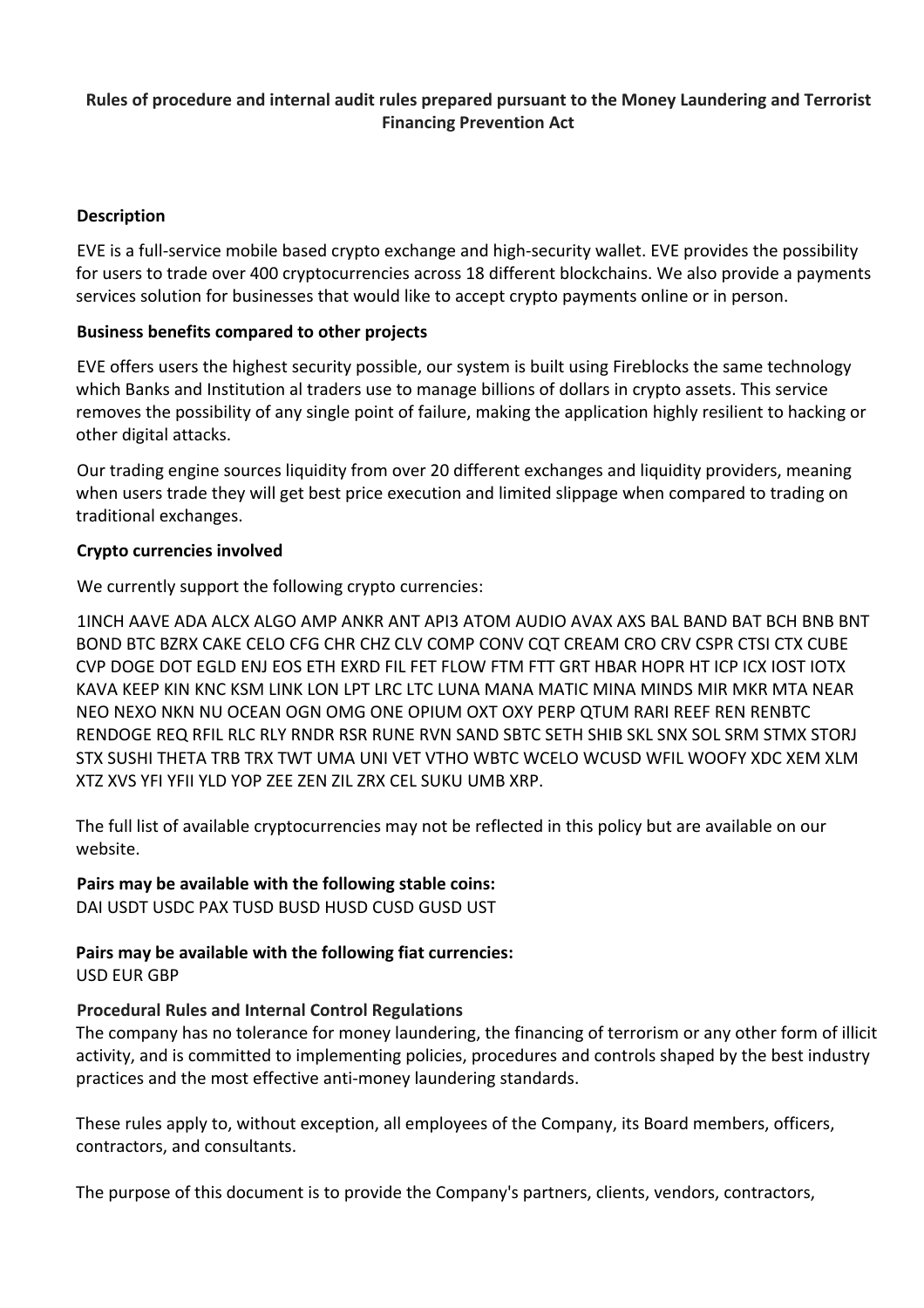employees, regulators, law enforcement and other concerned stakeholders with a high-level overview of the Company's AML/CTF compliance regime elements and procedures. This document shall not be read as an entire set of all policies, procedures and controls in place implemented by the Company for prevention of money laundering, financing of terrorism and other forms of illicit activity.

This document and all underlying policies, processes and procedures are prepared in line with provisions, requirements and recommendations of:

FATF Guidance for a Risk-Based Approach to Virtual Assets and Virtual Assets Service Providers.

The Company understands *money laundering* as:

The conversion or transfer of property, knowing that such property is derived from criminal activity or from an act of participation in such activity, for the purpose of concealing or disguising the illicit origin of the property or of assisting any person who is involved in the commission of such an activity to evade the legal consequences of that person's action;

The concealment or disguise of the true nature, source, location, disposition, movement, rights with respect to, or ownership of, property, knowing that such property is derived from criminal activity or from an act of participation in such an activity;

The acquisition, possession or use of property, knowing, at the time of receipt, that such property was derived from criminal activity or from an act of participation in such an activity;

participation in, association to commit, attempts to commit and aiding, abetting, facilitating and counselling the commission of any of the actions referred to in points (a), (b) and (c).

# **The company understand terrorist funding as:**

The provision or collection of funds, by any means, directly or indirectly, with the intention that they be used or in the knowledge that they are to be used, in full or in part, in order to carry out any of the offences within the meaning of Articles 1 to 4 of Council Framework Decision 2002/475/JHA. Terrorist activity has as its main objective to intimidate a population or compel a government to do something. This is done by intentionally killing, seriously harming or endangering a person, causing substantial property damage that is likely to seriously harm people or by seriously interfering with or disrupting essential services, facilities or systems.

# **Client identification**

The following information will be requested to identify clients:

# **ID/passport**

Passport/ID of applicant showing all information clearly.

Image of the applicant holding Passport/ID.

The uploaded document must be readable, of good quality and with all relevant data provided in English alphabet character.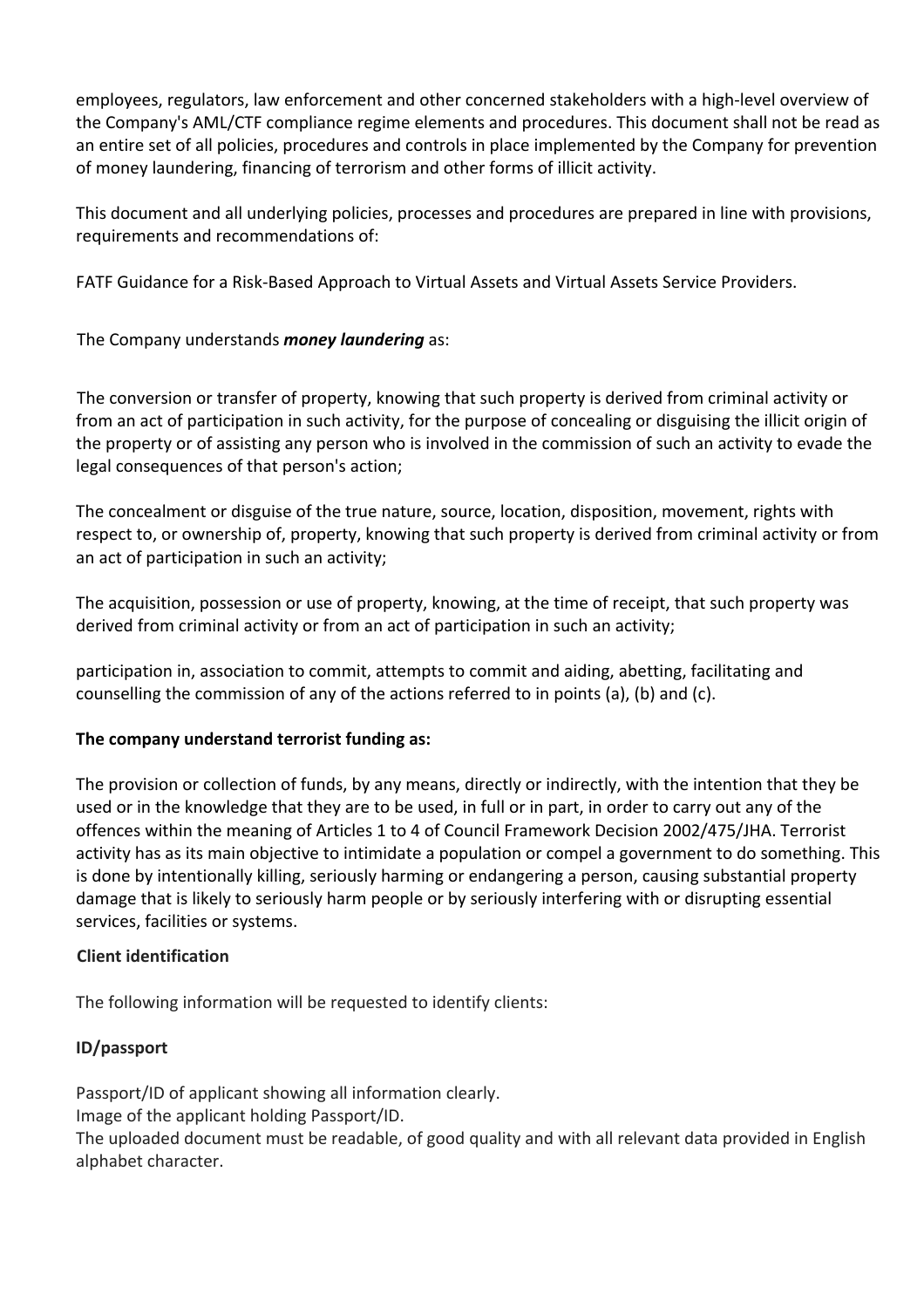### **Source of wealth**

In the event the initial deposit will be in cryptocurrency the wallet address will be evaluated by chainanaysis or similar software.

The applicant must provide a history of the source of wealth. Source of wealth means the details of the bank account that the investment funds come from.

### **Proof of address:**

Bank Statement or Utility bill

# **Control of documents provided by clients:**

All data on our clients will be stored in our office in digital format.

All client data will be carefully checked by our KYC/AML processor. If the applicant will raise suspicion of our specialists, the company will be unable to open an account.

All documents submitted by those who wish to purchase tokens (passport copy, bank statement, cryptocurrency wallet balance, proof of residence) will be checked and stored for 5 years. These documents will be verified for authenticity.

Such data will be stored for 5 years.

### **Customer risk**

Customer due diligence measures are applied based on risk sensitive basis, the nature of the business relationship or transaction and the risks arising therefrom shall be taken into account upon selection and application of the measures. Risk-based customer due diligence calls for the prior weighing of the specific business relationships or transaction risks and, as a result thereof, qualification of the business relationship in order to decide on the nature of the measure to be taken (for instance, normal, enhanced or simplified due diligence measures could be applied).

If the risk level of a customer or a person participating in a transaction is low, the Company may apply simplified due diligence measures, but may not skip customer due diligence entirely. If the risk level arising from a customer or a person participating in a transaction is high, enhanced due diligence measures will be applied.

To ensure the prevention of money laundering and terrorist financing, the Company does not process transactions or establish relationships with anonymous or unidentified persons. The company shall reject relationships If a person fails to provide sufficient information to identify the person or about the purpose of the transactions or if the operations of the person involve a higher risk of money laundering or terrorist financing.

Legislation requires the Company to terminate a continuing contract without the advance notification if the person fails to submit sufficient information for application of customer due diligence measures.

# **General Obligatory Identification Rules**

The Code of Conduct for the application of customer due diligence requires the identification and verification with persons with whom the Company has no previous business relationships.

#### **Economic or professional activities via agents and outsourcing**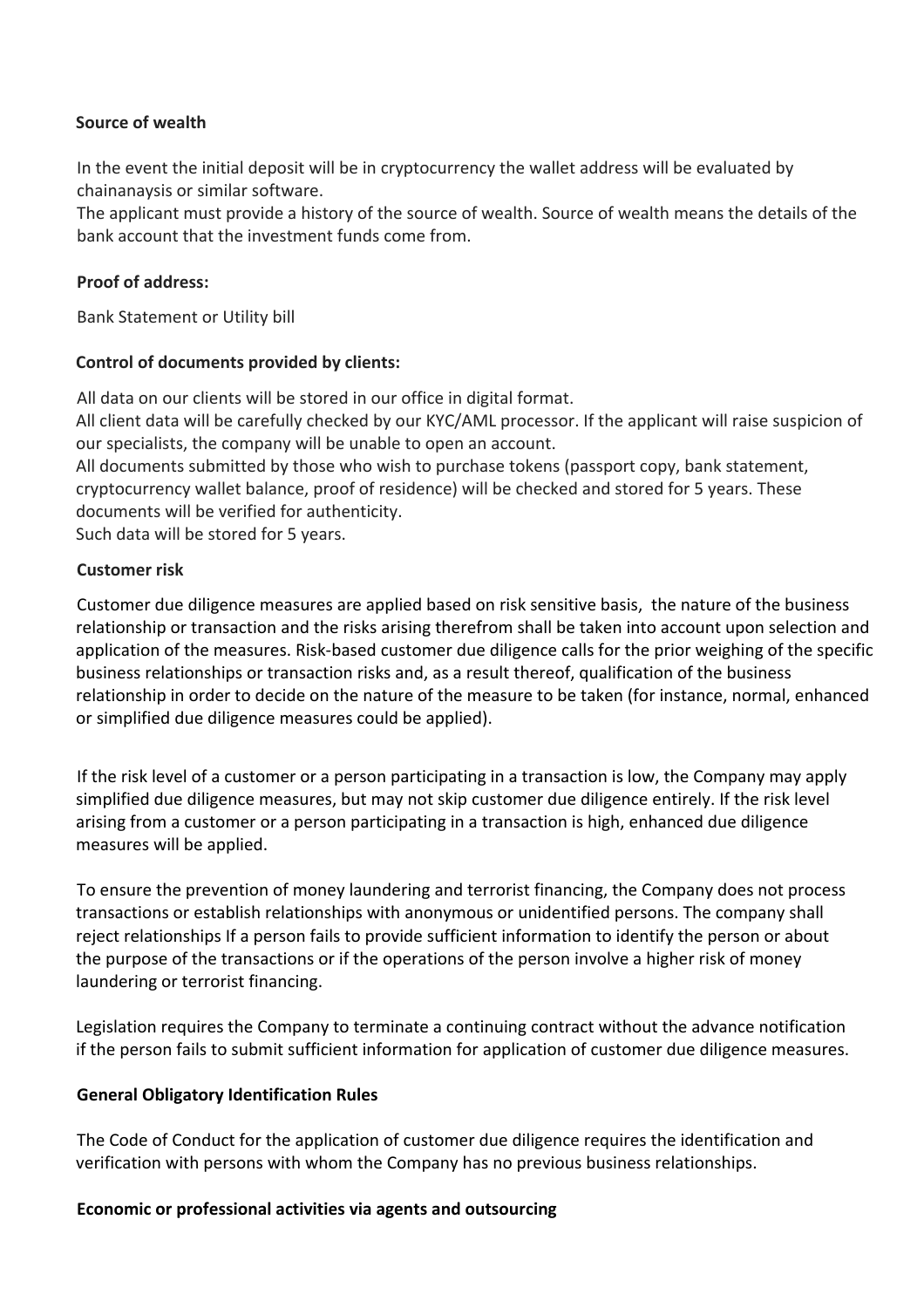The Company has the right, taking account the special requirements and restrictions provided by law, to use the services of a third party under a contract the subject of which is the continuing performance of activities and continued taking of steps required for the provision of (a) service(s) by the Company to its customers and that would normally be performed and taken by the Company itself.

The Company shall choose the third party in order to ensure the ability of the person to fulfil the requirements provided for in the Money Laundering and Terrorist Financing Prevention Act and to ensure the reliability and the required qualifications of such a person.

Upon outsourcing an activity the Company shall ensure that the third party has the knowledge and skills required, above all, for the identification of situations of a suspicious and unusual nature

The outsourcing contractor shall specify the rights and duties of the Company upon reviewing compliance by the third party with the requirements provided by law. The outsourcing of economic activities to a third party shall not impede state supervision over the Company and the latter shall, under contract, grant competent authorities access to the third party for supervisory purposes to whom the Company has outsourced its duties, tasks or functions.

The Company shall immediately notify the Financial Supervision Authority of entry into a contract serving as the basis for outsourcing its activity (activities)

# **Risk-based approach**

The Company shall recognize, assess and understand money laundering and terrorist financing risks in its own activities and in the activities of its customers and take measures to mitigate the risks. The applicable measures shall correspond to the identified risk level.

In the event of the risk-based approach, the Company shall assess the probability of the realization of risks and what the consequences of their realization are. Upon assessment of probability, the chance of an increase in the threat and the possibility of occurrence of the respective circumstances shall be taken into account, e.g. the possible threats that may influence the activities of the customer and the service provider shall be taken into account.

The Company shall take all customer due diligence measures. The scope of taking the measures depends on the characteristics of the given business relationship or the risk level of the person or customer.

Upon identifying and substantiating the risk levels of a customer or a person participating in a transaction, the Company shall consider, among other things, the following risk categories:

Customer risk whose factors arise from the person or customer participating in a transaction; among other things, the following shall be considered:

*Circumstances (including suspicious transactions identified in the course of a prior business relationship) resulting from the experience of communicating with the person, its business partners, owners, representatives and any other such persons.*

*Whether the person renders the service to anonymous customers.*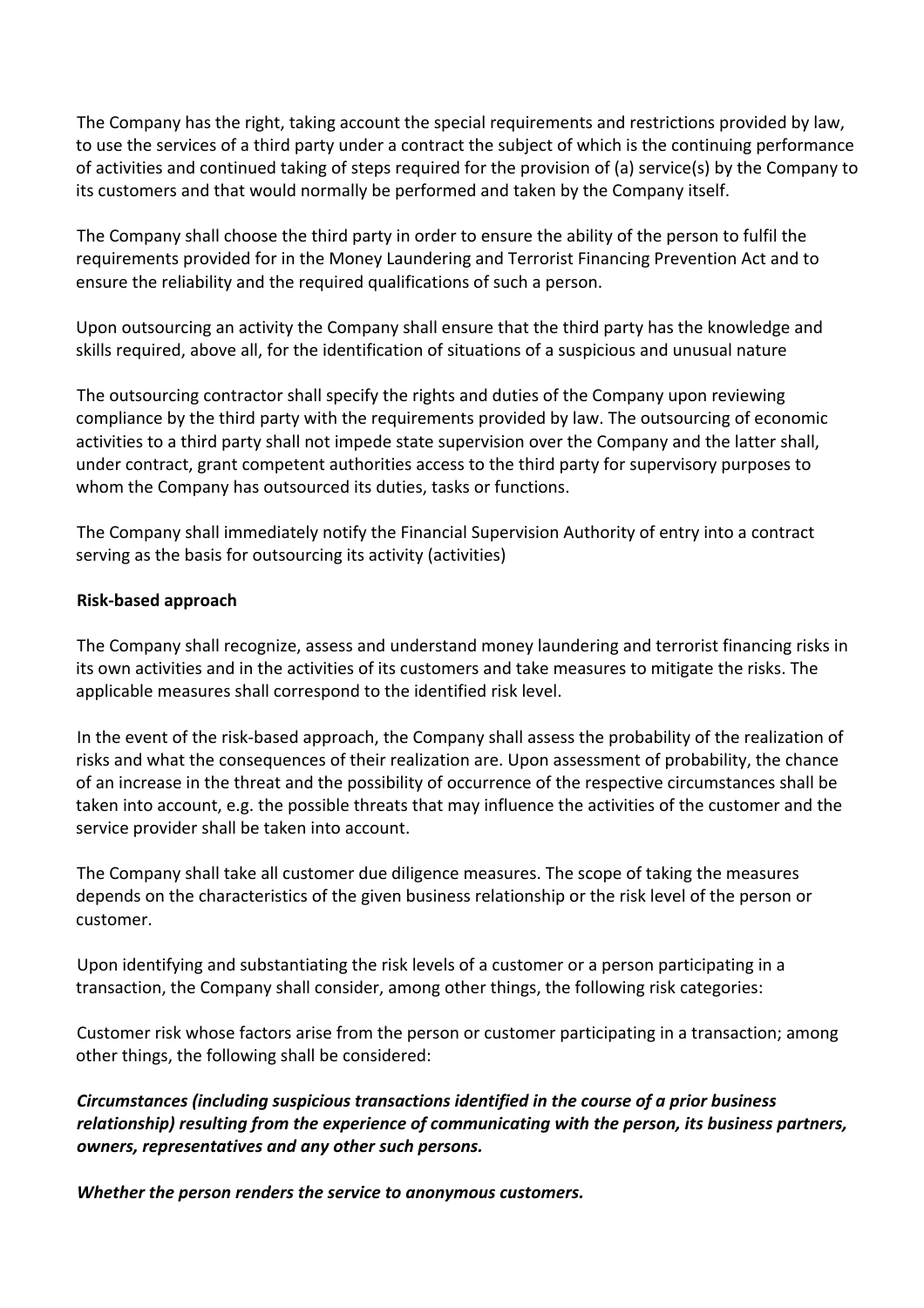### **National identity**

Representatives of **Eve Exchange** rejects clients from high-risk countries: ( http://www.fatfgafi.org/countries/#high-risk )

### **Specific risks related to virtual currency trade and means of risk mitigation**

The AML/CFT risks specific to virtual currency trade are:

The anonymity provided by the trade in virtual currencies on the internet.

The limited identification and verification of participants.

The lack of clarity regarding the responsibility for AML/CFT compliance, supervision and enforcement for these transactions that are segmented across several countries.

The lack of a central oversight body.

# **The Company and its employees shall apply the following means to mitigate the above specific risks:**

Transactions of virtual currency trade and exchange shall be made using the customer's bank account The Company shall not engage in any transactions where a party to the transaction remains anonymous or the party cannot be sufficiently identified according to the present rules

Upon each transaction whereby the value of the transaction exceeds 15,000 euros or an equal sum in another currency the Company shall require from customers evidence of the source of the virtual currency used by the customer in the transaction.

#### **Transaction control**

If the transaction value exceeds 15,000 EUR or the party to a transaction is a person from a high-risk country or suspected of criminal activity, money laundering or terrorism financing, the company will request additional information about the origin of funds.

After receiving information, data will be checked by our specialists and risk assessment will be performed for a particular transaction.

# **Simplified control**

If transaction value does not exceed this amount and the client is not a person from a high-risk country, client data will be recorded by our specialists in a simplified form. All documentation will be stored for at least 5 years.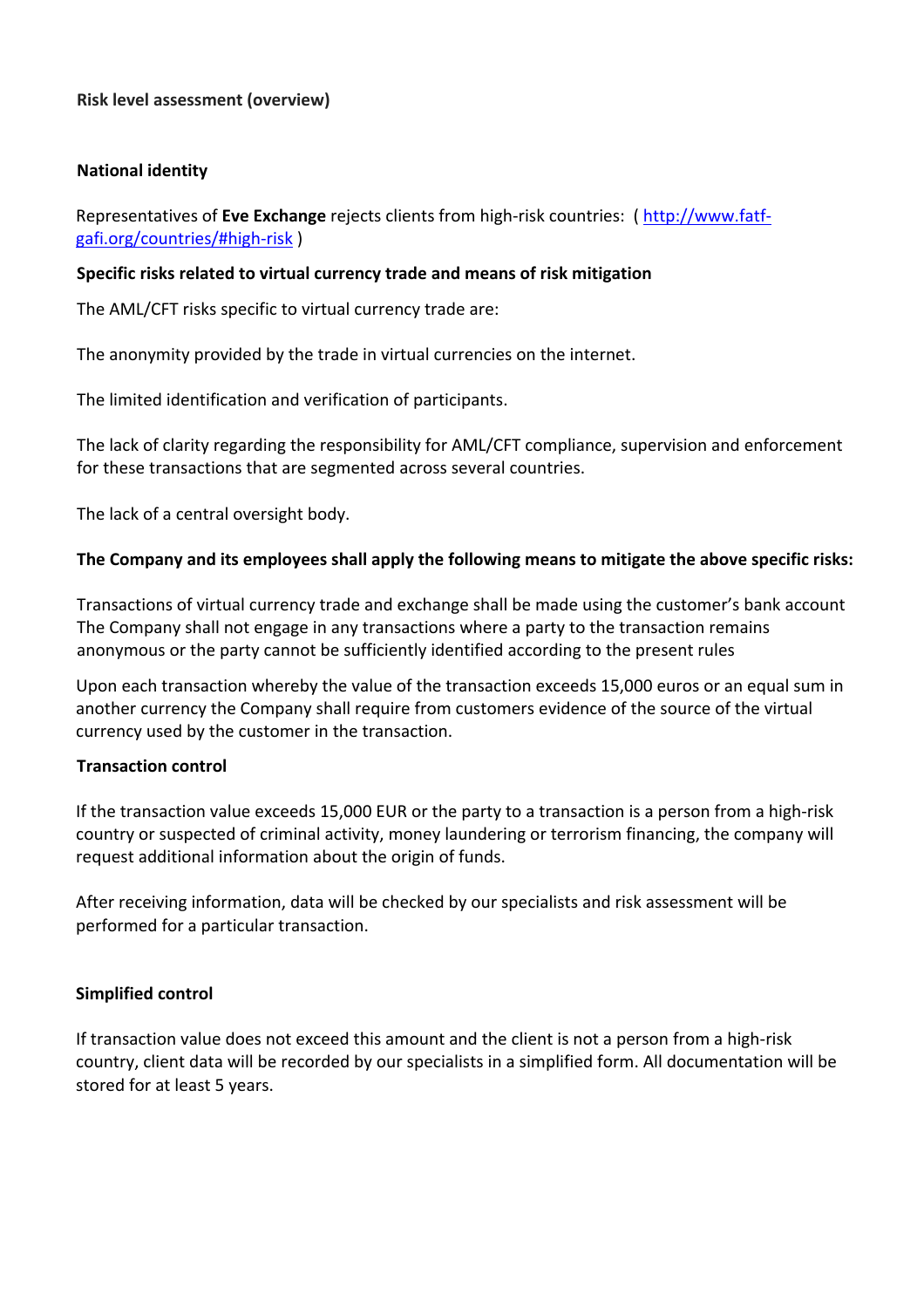# **Risk level assessment (overview)**

The risk level will be assessed by the combinations of the following parameters:

### **1 Risk classification**

To ensure the best control of risks emanating from clients, **Eve Exchange classifies** clients into three risk categories: low, medium and high. Each category has certain control restrictions/specifics described further in this document.

#### **Low risk**

Low risk is assigned to clients having a risk status of 0 through 4.

# **Medium risk**

Medium risk is assigned to clients having a risk status of 5 through 8.

### **High risk**

High risk is assigned to clients having a risk status of 9 through 12. High risk clients are subject to having their client agreements terminated.

The risk statuses are assigned according to the risk scale which ranges from 0 to 12, where 0 means the lowest risk and 12 means the highest risk. The risk score is determined upon analysis of data collected from clients. The risk status is assigned according to the final score on the risk scale. Risks are assessed on the basis of several criteria which are outlined below:

- Country of registration.
- Type of registration, i.e. physical person or legal entity.
- Screening results (e.g. sanctions, adverse media, PEP).
- Planned investments.
- Duration of relationship with the client.

For the purpose of this policy, the assessment and monitoring of the above criteria are performed in three steps:

- Step 1 Pre-application client classification.
- Step 2 Client application handling.
- Step 3 Post-application client management.

Each step of the assessment of client applications will be further reviewed in detail.

# **Pre-application client classification**

The first pillar of the **Eve Exchange risk**-based approach is client initial risk group segregation based on the country of registration. European Union nationals and clients originating from these countries fall under the category of "low risk" and have the preliminary zero score on the risk scale. However, this is not the final risk status of the client as it is constructed of various factors outlined further within this policy.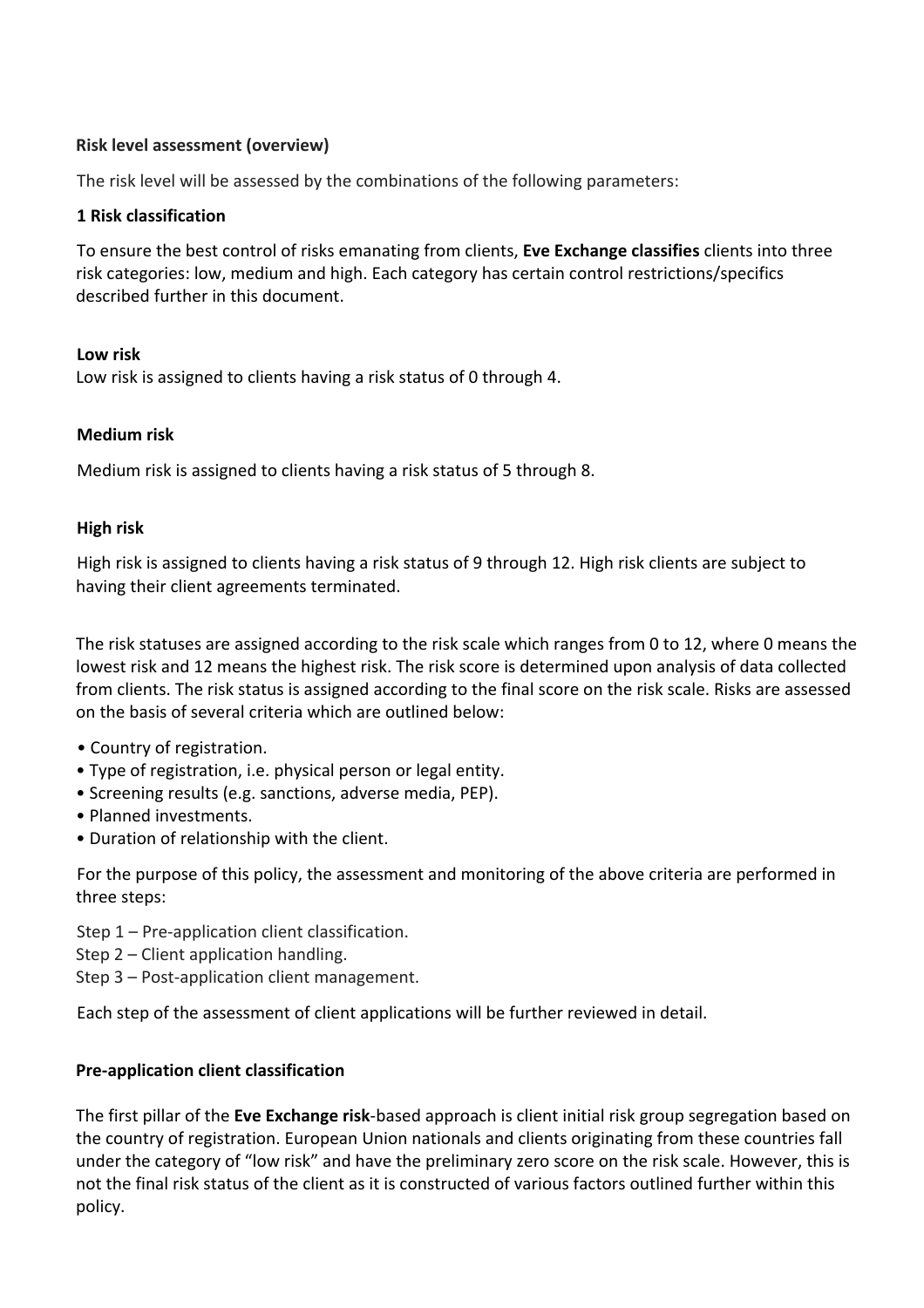Further, **Eve Exchange takes** necessary steps to eliminate and avoid certain degree of risks associated with the origin of its clients already before accepting applications for services. In this endeavor, **Eve Exchange decision** whether to establish any relationships with the client or not, and simultaneously in attempt to act in good faith on the international regulatory arena, is guided by the official FATF blacklist which is constantly followed by **Eve Exchange for** changes and updates. FATF calls on its members and other jurisdictions to apply counter-measures to protect the international financial system from the on-going and substantial money laundering and terrorism financing (ML/TF) risks emanating from a list of countries.

Finally, **Eve Exchange** separates clients into two more categories according to the country of their residence:

1) Latin America and African country residents would fall under the "medium risk" category and have a score of 4 applied on the risk scale.

2) Asia Pacific and rest of the world residents fall under the "low risk" category and have a score of 3 applied on the risk scale.

# **Risk scale**

Blacklisted countries – 12

Improving Global AML/CFT Compliance countries – 6

Latin America and Africa – 4

Asia Pacific and rest of the world – 3

Europe - 0

It should be noted **Eve Exchange checks** the FATF country lists on an ongoing basis as well as other reputable authorities for up to date information on suggested restrictions applicable to high risk countries. Should there be any change in policies and/or recommendations, **Eve Exchange shall** as soon as practicable review its client database to identify should the risk assessment be done repeatedly considering the latest information. This policy shall also be updated immediately, once such information becomes available.

Having the country risk established, client applications are analyzed for further risk factors in step 2 which addresses the handling of client applications once submitted.

# **Client application handling**

The second step encompasses consideration of several risk categories which are further outlined in detail.

**Eve Exchange shall** not provide a client with access to his/her account (including payments), until it is satisfied that the client's account has been successfully verified on the basis of the provided information and documents irrespective the possible risk emanating from the client. Moreover, the client shall not have the possibility to make any fund transfer instructions, since **Eve Exchange banking** details are available only via client area to clients who have completed the entire account verification process.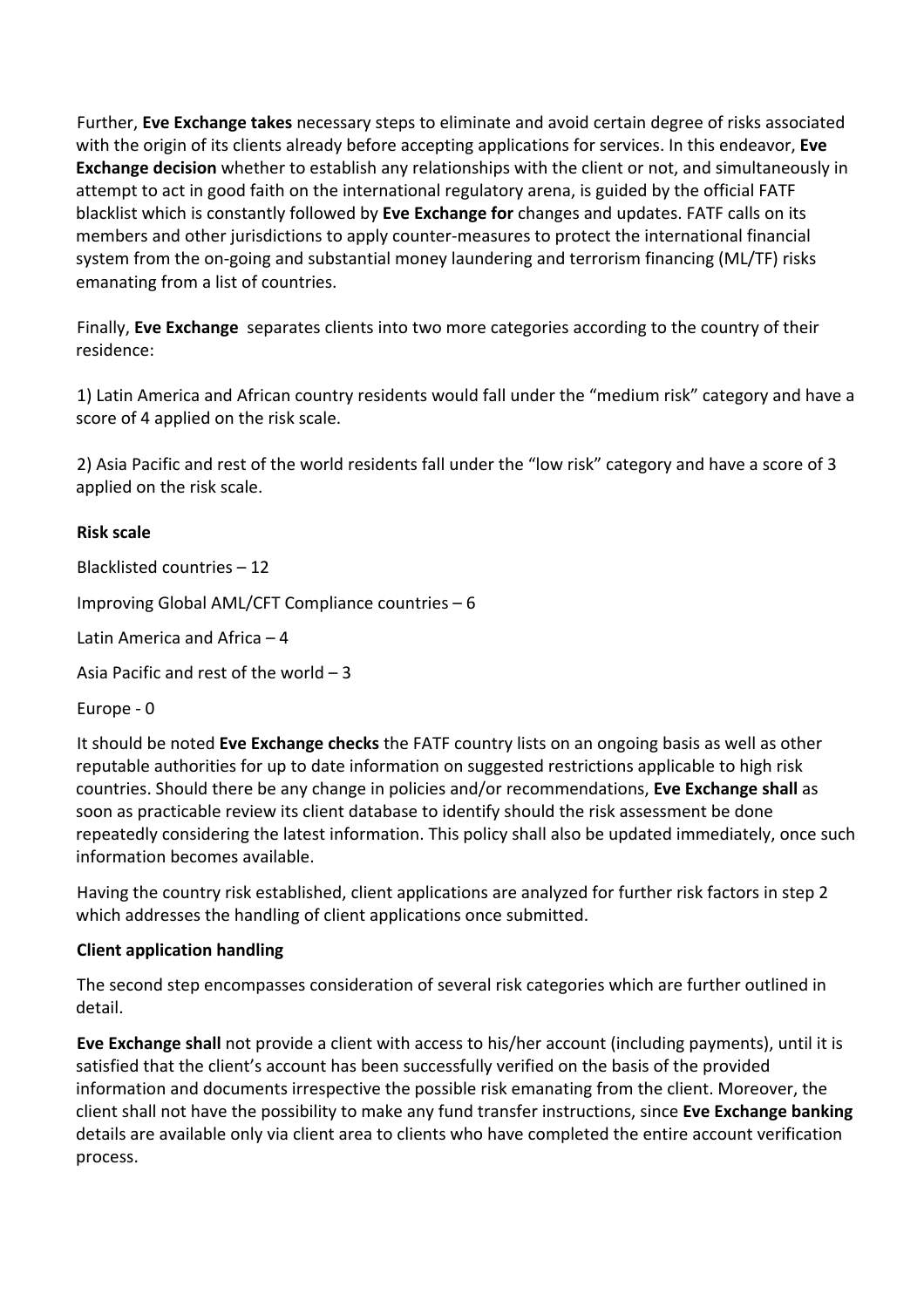### **Physical person vs Legal entity**

It is crucial that the type of client is established during the application process, since it will further affect the Know Your Client procedures applied. Therefore, using the registration form, **Eve Exchange**  will establish whether the prospective client is a physical person or a legal entity. Physical persons (by default are classified as low risk clients and have zero score on the risk scale). However, a different approach is applied to legal entities, which is further reviewed in detail.

Moreover, **Eve Exchange** shall establish whether the client is the sole beneficial owner of the account, or there are several beneficial owners. This is performed using the registration form, where the client shall specify such parties. Should there be several beneficial owners, all such parties (either legal or physical) shall be identified based on relevant documentation according to the procedures outlined within this and supplementary policies. The account shall not be opened until all such beneficial owners are properly identified and verified.

### **Legal entities**

Legal entities pose a higher risk due to unlimited variations of legal structures diminishing their transparency and making the establishment of the initial fund source very complex. **Eve Exchange** to protect itself from attempts of money-laundering or terrorism financing, hence, being guided by The Wolfsberg Group principles, distinguishes following legal entity types and assigns risk scores accordingly:

• Cash (and cash equivalent) intensive businesses including: money services businesses (remittance houses, exchange houses, casas de cambio, bureaux de change, money transfer agents and bank note traders), casinos, betting and other gambling related activities, or businesses that while not normally cash intensive, generate substantial amounts of cash for certain transactions.

• Unregulated charities and other unregulated "not for profit" organizations (especially those operating on a "cross-border" basis).

• Dealers in high value or precious goods (e.g. jewel, gem and precious metals dealers, art and antique dealers and auction houses, estate agents and real estate brokers).

• Accounts for "gatekeepers" such as accountants, lawyers, or other professionals for their clients, where the identity of the underlying client is not disclosed to the financial institution. Accounts for clients introduced by such gatekeepers may also be higher risk where the financial institution places unreasonable reliance on the gatekeeper for KYC and AML matters.

• Armament manufacturers, dealers and intermediaries.

• Other legal entities.

To establish the type of business, **Eve Exchange** collects respective corporate documents identified in the KYC policy. Risk scores are assigned as follows:

Unregulated charities – 5 Armament manufacturers – 4

Cash intensive businesses – 4

"Gatekeepers" – 3

Dealers in high value and precious goods  $-2$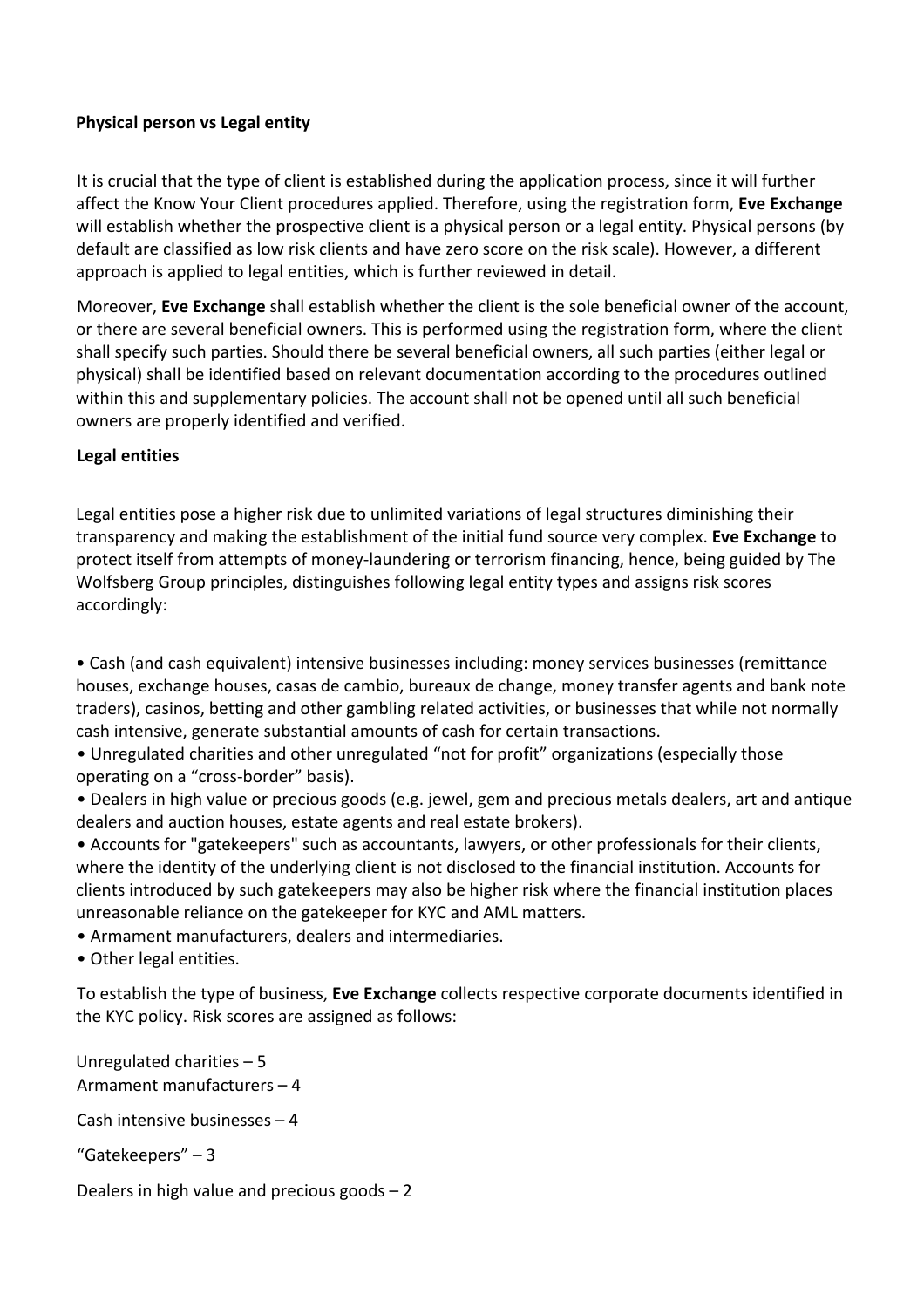### **Web-based screening**

**Eve Exchange** maintains accounts with WorldCompliance, which allows conducting manual searches when desired. The company uses these accounts as part of standard due diligence. The web-system can be accessed via https://members.worldcompliance.com/SignIn.aspx

The search engine allows multiple search options such as "Single Search", "Multiple Search" and "Keyword Search".

Every search result is carefully analyzed and search results are exported as PDF reports. Such PDF reports are saved and attached to the client profile, should relations with the prospective client be established.

### **Newly registered client screening**

**Eve Exchange** uses an automated mechanism that is designed to screen client applications according to the WorldCompliance databases upon their registration submissions. At the first step of verification, **Eve Exchange** clients are asked to submit detailed personal information where first name, last name, date of birth and passport number (optional) are collected and sent to the WorldCompliance desktop solution to have the data screened against the available databases. The screening results are saved on the platform as "pending" and are to be reviewed by the Compliance Officer.

The Compliance Officer shall review screening results with the "pending" status on a daily basis and decide whether there is a match with the registered client or these have been false-positive results. Following that, a search result report is attached to the client profile and the respective status is applied.

#### **On-going screening**

**Eve Exchange** understands that a one-time client screening is not sufficient to mitigate and control client risks, therefore **Eve Exchange** has also established an on-going screening routine. **Eve Exchange**  screens its entire client database on a daily basis against the WorldCompliance databases. This allows identifying possible matches in a continuous manner and whenever WorldCompliance updates their supplied data, **Eve Exchange** will immediately establish if this data is relevant to any of its existing clients. Should such a match be established, **Eve Exchange** shall record this in the client profile and, depending on the history of relations with the client and the type of match identified, decide whether to continue relationship with the client or not.

#### **Result analysis**

While client screening is conducted according to three different procedures, the result analysis is performed using a single model. To understand the action model, **Eve Exchange** further provides a list of databases and information contained in the screening solution delivered by WorldCompliance:

1) **Global Sanction List**. WorldCompliance aggregates information from the most important sanction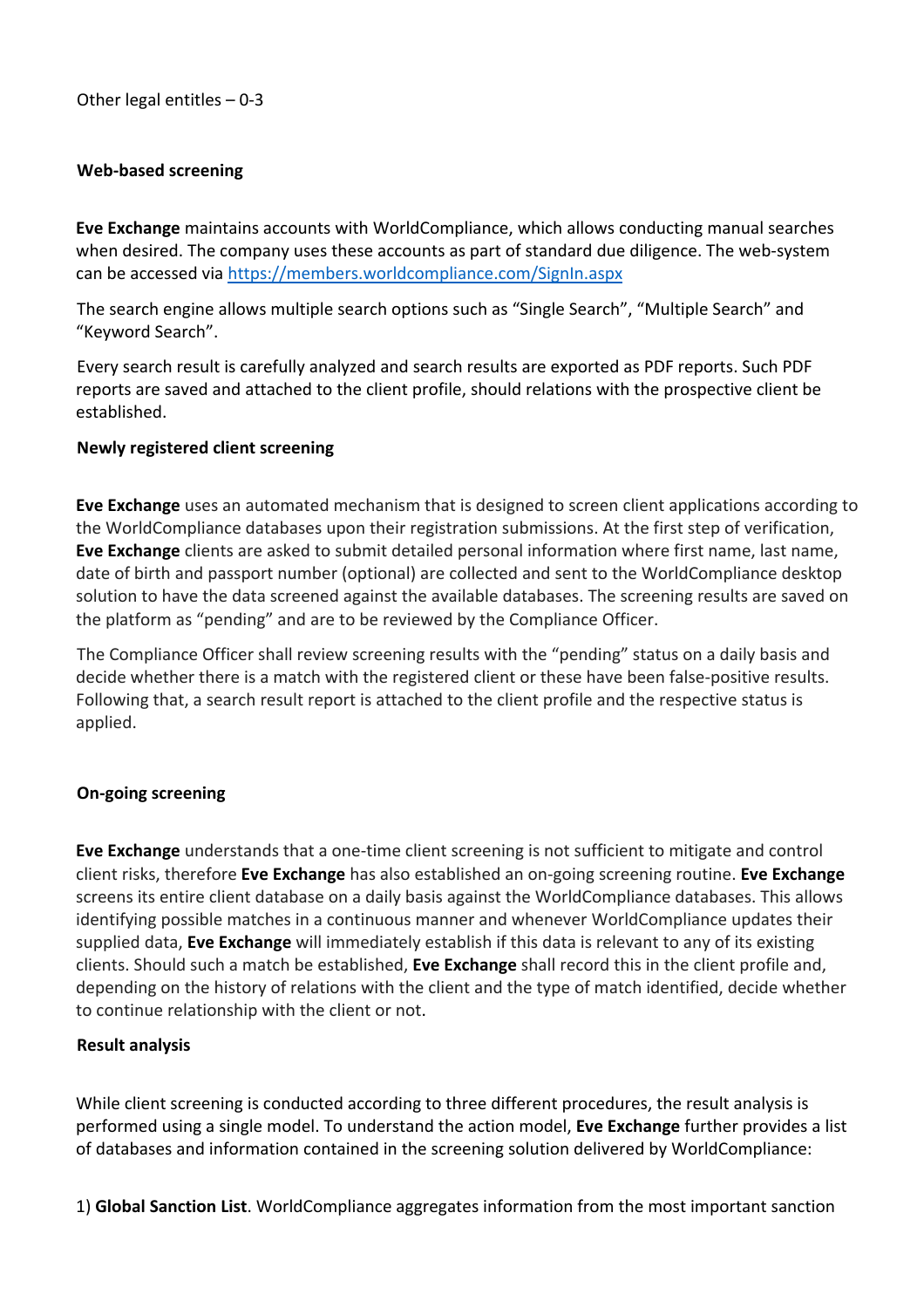lists around the world and groups them into one category called the Global Sanction List, which is comprised of individuals and companies with the highest risk score. The following lists are included: Her Majesty Treasury List, Bureau of Industry and Security, Department of State, EU Terrorism List, FBI Top Ten Most Wanted, Interpol Most Wanted, ICE List (U.S. Immigrations and Customs Enforcement), Office of Foreign Assets Control (OFAC) Sanctions, CBI List (The Central Bureau of Investigation), SDN & Blocked Entities, SECO List, Treasury PML List, UN Consolidated List, OCC Shell Bank List and World Bank Debarred Parties List.

2) **PEP List**. The Global PEP list includes profiles of Politically Exposed Persons, as well as those of their family members and close associates. Politically Exposed Persons (PEPs) are considered high risk in today's regulatory environment. Regulation requires enhanced due diligence when conducting business with Politically Exposed Persons. While there is no global definition of PEP, the Financial Action Task Force (FATF) has issued guidelines. Local legislation, like the USA Patriot Act or the European Union Directive, uses similar definitions of a Politically Exposed Person, typically consisting of the following five categories:

- I. Current or former senior official in the executive, legislative, administrative, military, or judicial branch of a foreign government (elected or not).
- II.

A senior official of a major foreign political party.

- III. A senior executive of a foreign government owned commercial enterprise, and/or being a corporation, business or other entity formed by or for the benefit of any such individual.
- IV. An immediate family member of such individual; meaning spouse, parents, siblings, children, and spouse's parents or siblings.
- V. Any individual publicly known (or actually known by the relevant financial institution) to be a close personal or professional associate.

3) **Adverse Media List**. The Global Adverse Media List is an extensive proprietary database of individuals and companies that have been linked to illicit activities by news sources. Listings are comprised of money launderers, fraudsters, arms dealers, drug dealers, and other criminals. 4) **Enforcement List**. The Global Enforcement List (GEL) is comprised of information received from regulatory and governmental authorities. It includes the content of warnings and actions against individuals and companies; listing drug dealers, money launderers, fraudsters, human traffickers, fugitives and other criminals.

#### **Risk score:**

Global Sanction List – 12

Adverse Media List – 12

Adverse Media List – 12

PEP List – 5

Each client, irrespective whether a newly registered or already with an active account, is continuously screened against the above lists. Client data is reviewed against the data contained within the available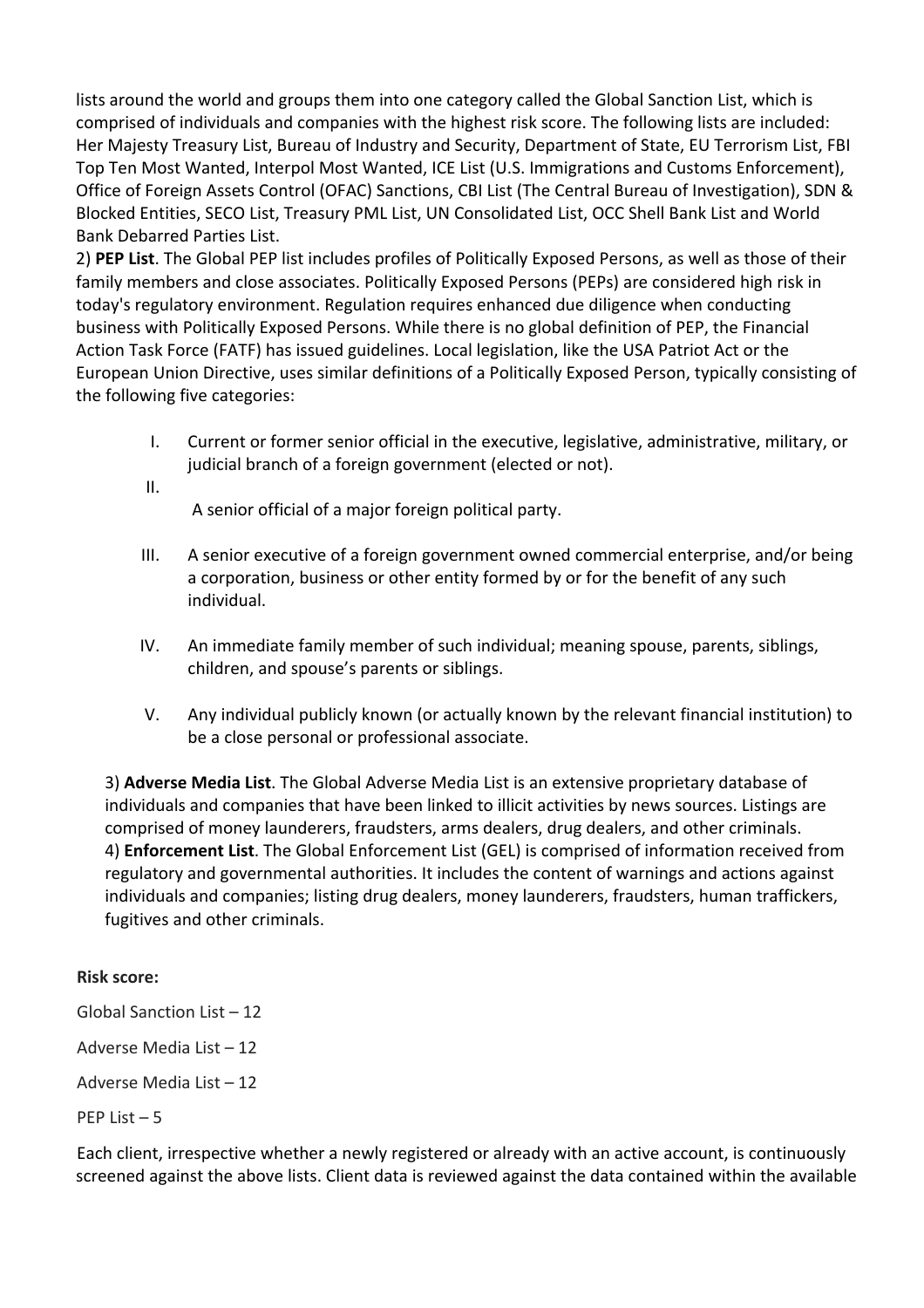screening lists for possible matches. **Eve Exchange** differentiates several preliminary match result statuses: positive (full match), false positive/negative (partial match), or negative (no match).

**Positive** - Each positive match result is reviewed manually by designated employees on a case by case basis using the desktop platform.

**False positive** – A full 100% or less match, however after thorough review it is clear that the match does not hold.

**False negative** – Same as false positive, with the exception that it is applicable only to partial (non 100%) matches, however, after thorough review it is clear that the match in fact can be established on the basis of one of the results obtained.

**Negative** – Negative matches are recorded in client profiles only once to reflect that the required screening has been conducted. No further actions are required in relation to the client.

Clients identified with a positive match based on any of the above lists, except the PEP List, will have a risk score of 12 applied and consequently have their applications rejected with relevant information registered and submitted in the Suspicious Activity Report (SAR)2 to the respective authority. Clients identified as PEPs will have a risk score of 5 applied and marked within the system (the designation of marking will be further explained in "post-application client management" section).

Once the legal form of the client is established as well as the screening results are obtained and analyzed, the declared financial standing of the client is further assessed.

# **Planned investments**

It is crucial for **Eve Exchange** to establish the potential investments of the client as well as sources of such funds beforehand. During the registration, **Eve Exchange** clients are requested to provide the following information:

• Gross annual income (less than 100,000 EUR; 100,000 – 250,000 EUR; 250,000-500,000 EUR; 500,000-2,000,000 EUR; more than 2,000,000 EUR).

• Net worth (less than 100,000 EUR; 100,000-500,000 EUR; 500,000-1,500,000 EUR; more than 1,500,000 EUR).

• Planned investments (less than 50,000 EUR; 50,000-250,000 EUR; 250,000-1,000,000 EUR; more than 1,000,000 EUR).

• Origin of funds (salary, dividends, investment, real estate sale or other sources that should be specified).

The information provided should be consistent and is assessed by the Compliance Officer for conflicts (e.g. a client with gross annual income of less than 100,000 EUR and the same net worth should raise awareness if the planned investment is more than 1,000,000 EUR). The assessment is performed using the following logic:

Step 1 What is the planned investment?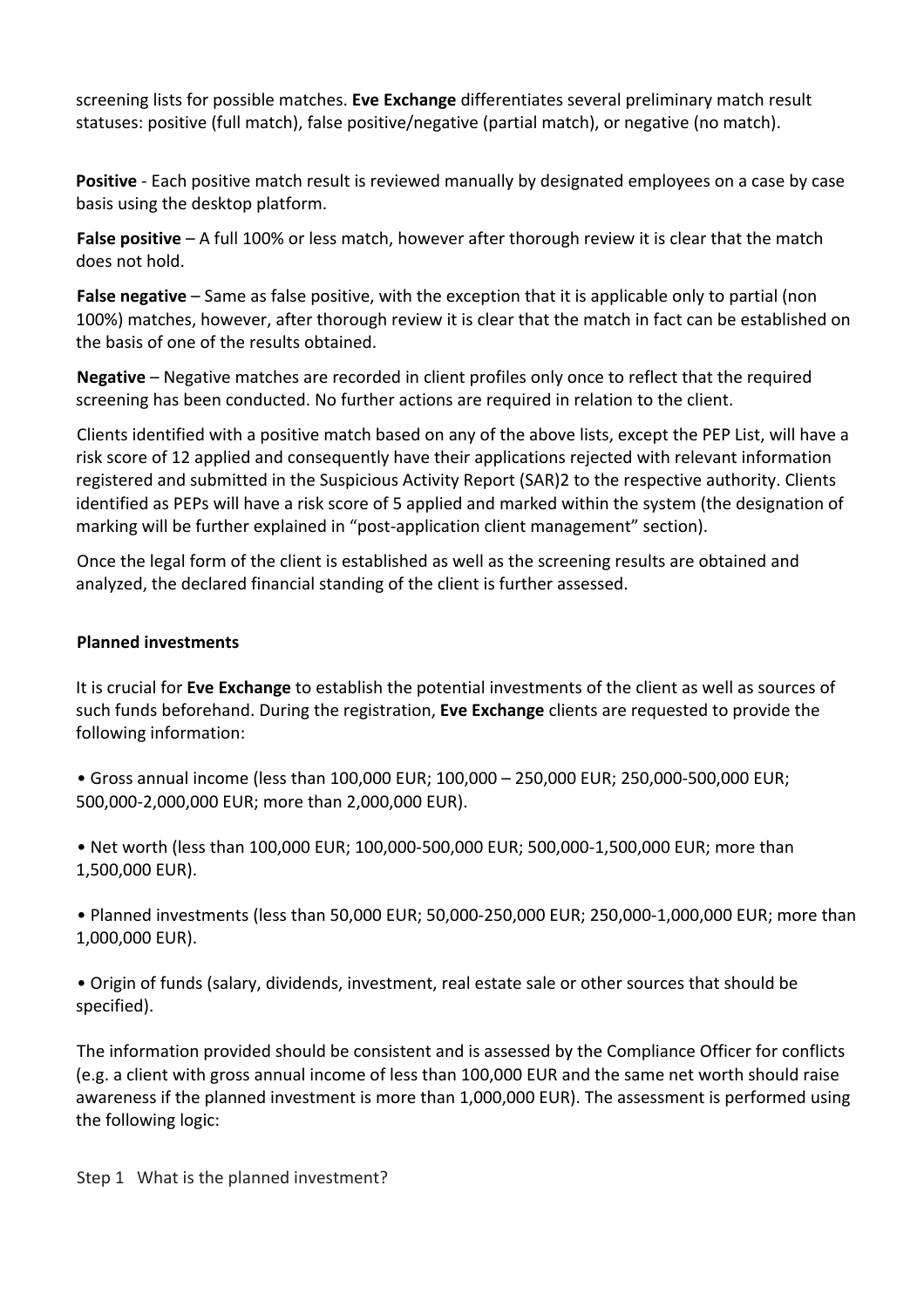Step 2 Is the planned investment more than the annual income?

# i. If yes, is the net worth more than the planned investment?

- 1. If yes, a risk score of 4 is applied.
- 2. If no, a risk score of 7 is applied.
- ii. If no, a risk score of 0 is applied.

Step 3 Assignment of the relevant risk score.

It should be noted note that this logic is not only applied to the initially collected information from the client within the application form, but also extends to the actual transactions. Should the transactions in question be inconsistent with the information provided within the application form, the Payments Department shall report such clients to the Compliance Officer for manual transaction approval. The Compliance Officer may request the Declaration of Source of Funds from the client, should he/she find it necessary to ensure that the funds originate from a legal source. If the client is unable to produce a valid DSF or it is rejected by the Compliance Officer, or if the remitter of funds does not have an active account with **Eve Exchange** such transfers shall be reversed; and if the DSF is not produced or rejected, the Suspicious Activity Report shall be produced.

### **Post-application client management**

After client applications have been confirmed, the final risk score is calculated by summarizing the information acquired. Risk statuses are applied according to the final outcome, however, should the risk score exceed 12 points, the client shall be subject to rejection and the final decision will be made by the Compliance Officer after thoroughly and manually assessing all the information collected (additional information may be requested, or certain individual restrictions may be applied).

**Eve Exchange** also takes measures to monitor client activity on an on-going basis and according to the assigned final risk status. However, irrespective of the risk status, clients are monitored separately and can be identified within the system using filtering tools, if necessary.

#### **Low risk clients**

The following requirements are applied to clients assigned a "low risk" status through the application:

- All deposit/withdrawal requests in the amount of less than 15,000 EUR are processed automatically;
- The Declaration of Source of Funds is requested for any transaction exceeding 100,000 EUR;
- Funds can be transferred to any deposit account of the client within the same bank.

All documentation will be stored for at least 5 years.